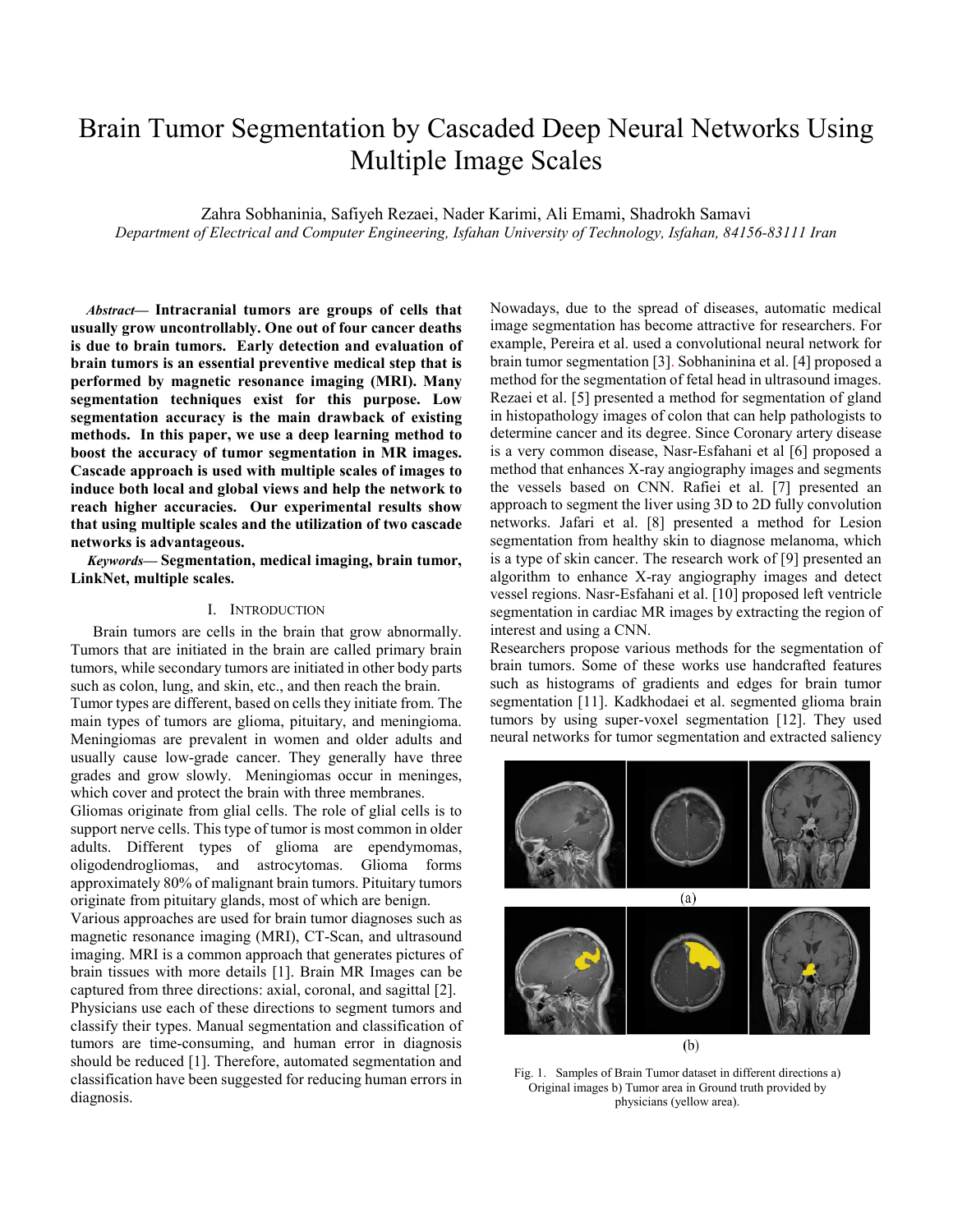map and texture features like mean, variance and local binary pattern (LBP) to be used as network inputs. The output of their neural network is the segmented tumor [12].

Since tumors generally comprise a small part of the image, making the images unbalanced, the use of handcrafted features cannot segment tumors well. Sobhaninia et al. [2] separated three directions of MR images and then used three convolutional neural networks to segment various types of tumors such as glioma, meningioma, and pituitary in each direction [2]. Samples of brain tumor dataset shown in Fig. 1, demonstrate that the tumor area is small in some images, and is mixed with brain tissues which make the segmentation task very challenging.

In this paper, a deep learning approach inspired by LinkNet is presented for brain tumor segmentation. In the first step, the effect of multi-scale inputs is investigated and the best approach is selected. This leads to our first contribution, the proposal of CDSL Net. In the next step, we suggest a cascaded CDSL Net which leads to significant improvement in tumor segmentation. The rest of this paper is structured as follows: Section 2 explains the proposed method in detail. Section 3 discusses the experimental results. We conclude the paper in Section 4 by a brief discussion about the proposed approach and future works.

## II. PROPOSED METHOD

## *A. Overview*

Figure 2 shows an overview of our proposed cascaded dualscale LinkNet (CDSL Net). It is a multiscale network based on LinkNet, which is typically used for semantic segmentation tasks [13]. We have investigated the effects of considering other scales of the input for concatenation with corresponding layers in the network, and it is presented as a multiscale approach. Furthermore, we utilize a cascaded model framework based on DSLN for brain tumor segmentation improvement.



Fig. 2. Overview of the proposed cascaded Dual-Scale LinkNet

## *B. Dual-Scale LinkNet*

LinkNet is an end to end encoder-decoder architecture that is essentially a discriminative-generative network respectively [13]. As it is shown in Fig. 3 the encoder section contains parts called ResBlock, which comprise of convolutional layers with a residual link. The decoder part contains DecodeBlocks and consists of convolutional layers for the upsampling process. Some information is lost when passed from strided convolutions in the encoder part. Therefore, some skip connections from ResBlocks to corresponding DecodeBlocks are considered to help to preserve information.

One of the approaches that can be effective in retaining the image information is multi-scaling, which is feeding different scales of the input image as inputs, to be concatenated at different encoder layers. It helps to recover any lost spatial information during max-pooling and ResBlocks. We consider feeding different scales of the input image into different network layers. We experimented with different scales, such as half, one-fourth and one-eighth in each dimension. Detail results are presented in detail in section 3. There, we show that adding the half-scale has a better impact on the network's performance than employing other scales. Hence, only the halfscale image is fed as a second input. Therefore the network is called Dual-Scale LinkNet.

# *C. Cascaded Dual-Scale LinkNet*

Although the use of a two-scale approach increases brain tumor segmentation precision, difficulties of brain tumor segmentation like tumor location and brightness level similarity with brain tissues lead to poor results. To address these issues, the cascaded approach is suggested [14], where the second DSLN network is trained with the concatenation of the input image and output map of the previous network. The cascade approach is based on the intuition that deep convolutional networks learn a hierarchical representation of the provided data, so by cascading two networks, it is assumed that the first network learns features that are specific in the area of the brain tumor while the second network focuses more on border areas and learns more features. We show that this method leads to significantly higher segmentation quality. Quantitative evaluation results are presented in section 3.

## *D. Training Cascaded-Dual-Scale LinkNet*

In addition to the selection of network structure, another factor affecting the deep network's performance is choosing a loss function. Experimental results indicate that considering different loss functions affect the performance of brain tumor segmentation in MR images. In our previous work [2], the network loss function was binary cross-entropy. In this paper, the Dice criterion is also included in the loss function.

So, DSLN loss function  $L_{Seg}$  is defined by (1),

$$
L_{DSLN} = BCE - Dice \tag{1}
$$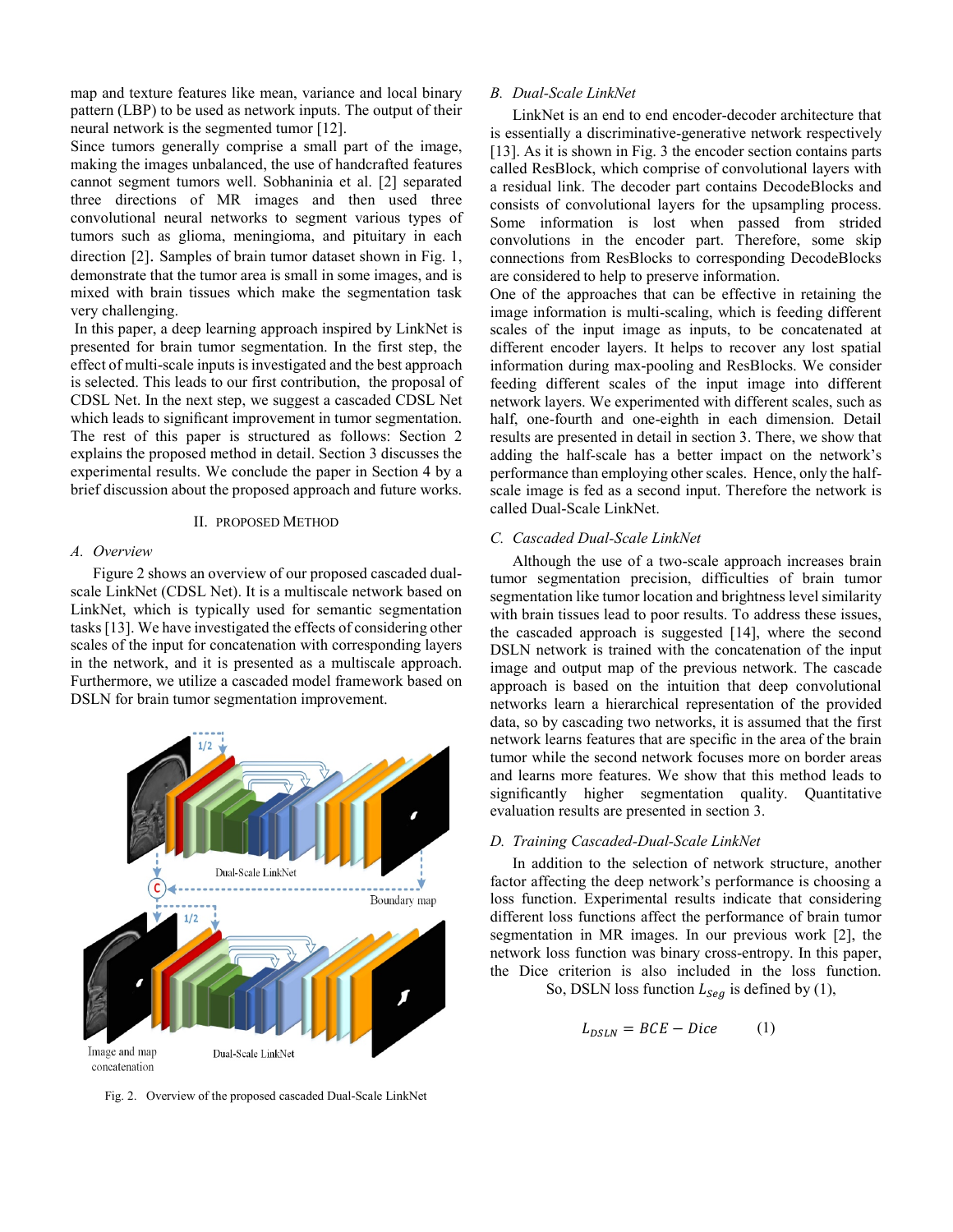

Fig. 3. LinkNet Architecture [13]

Where  $BCE$  is binary cross-entropy that defined by (2), and Dice coefficient is defined by  $(3)$ .

$$
BCE(G,I) = -(G \times log(P) + (1-G) \times log(1-P))
$$
 (2)

Where  $G$  is the ground-truth,  $P$  is the output predicted map.

$$
Dice = \frac{2 \ TP}{2 \ TP + FN + FP}
$$
 (3)

TP denotes true-positive, FP represents false-positive, and FN stands for false-negative.

# III. EXPERIMENTAL RESULTS

The proposed network is implemented with python and tensor-flow. It is trained over 300 epochs by using SGD with momentum (learning rate  $= 0.001$ ). Training time on NVIDIA GeForce GTX 1080 Ti was about 17 hours.

## *A. Dataset*

In this work, the publicly available T1-weighted CE-MRI dataset<sup>[1](#page-2-0)</sup> is used. It has  $3064$  grayscale images from three directions: 1047 coronal images, 1027 sagittal images, and 990 axial images. This dataset consists of three types of tumors: meningiomas, pituitary, and gliomas.

We randomly put images into five folds to use 5-fold crossvalidation. In each step, one fold is used as a test set, and other folds are used for training. Also, 20% of the training data is kept as validation data. Eventually, the average accuracy of test folds is reported as the final result.

#### *B. Evaluation and Quantitative results*

The evaluation score is measured with (Dice) and standard mean IoU. We initially show the effect of Loss function on the performance by comparing the proposed approach against our previous work [2].

| <b>Loss Function</b> | Dice   |
|----------------------|--------|
| Bce $[2]$            | 07315  |
| Bce-Dice             | 0.7662 |

Table 1. Comparison of Dice score with different loss function in [2]

Results of Table 1 indicate that altering the loss function has a positive impact on the network's performance and improves the mean Dice score from 73.1% to 76.6%.

We also investigated the effect of applying different scales of the input image as extra inputs. According to the results that are shown in Table 2, Dual-Scale LinkNet has better performance

<span id="page-2-0"></span> <sup>1</sup> http://dx.doi.org/10.6084/m9.figshare.1512427